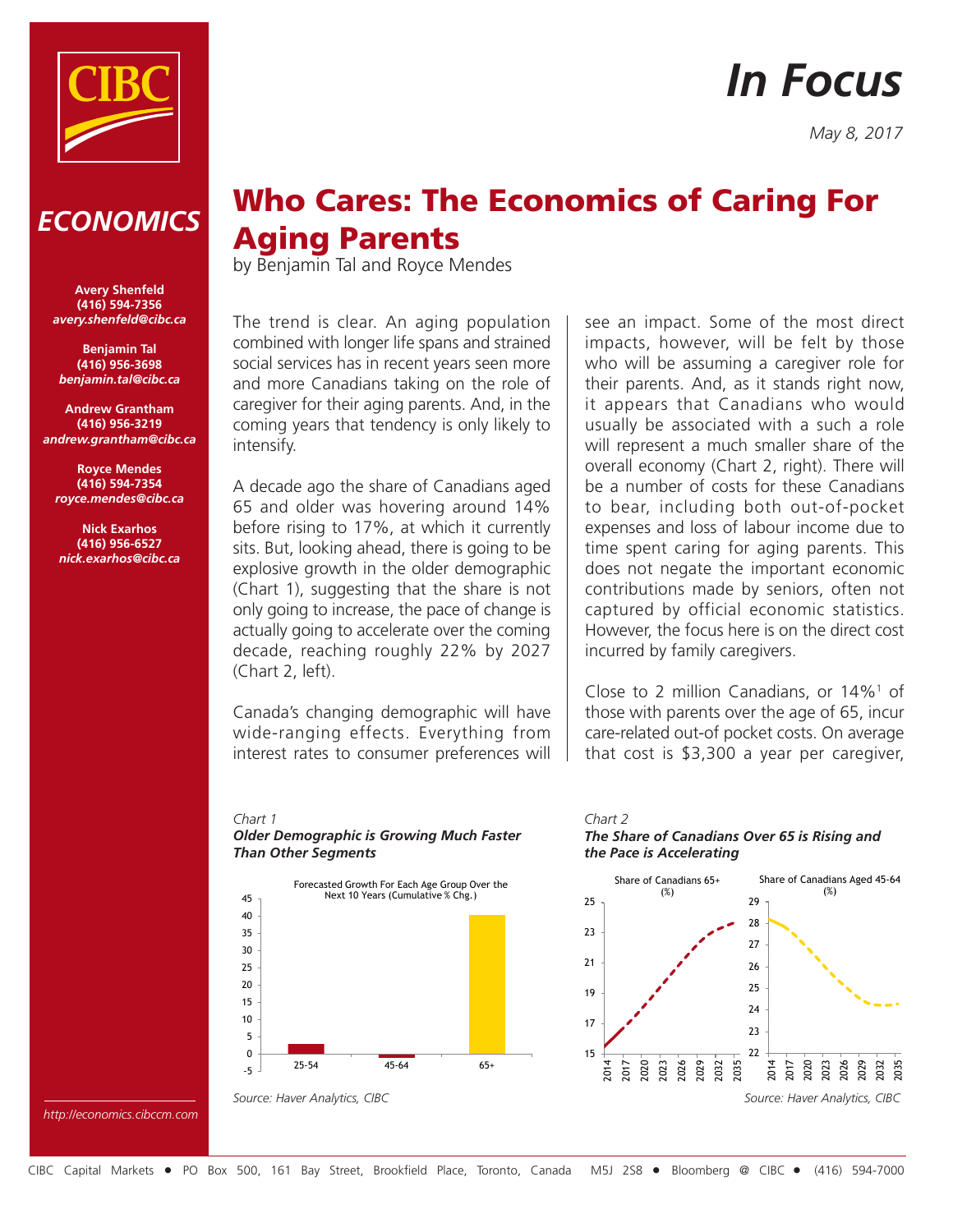### *Chart 3*

# *Lower Income Canadians Incur Higher Direct Costs Associated with Aging Parents*



#### *Source: CIBC Aging Parents Poll*

translating into an annual cost of just over \$6 billion to the overall economy. And, in all likelihood, that number understates the actual cost. Research conducted in the US suggests that when it comes to assessing care related to out-of-pocket expenses, survey respondents usually underestimate the amount they actually spend.

Many of these direct costs are being borne by those with lower incomes. Canadians earning less than \$50K per year spend on average 30% more than people earning more than \$100K (Chart 3), implying a much greater cost relative to incomes. Regionally, the eastern and western most provinces face the highest direct costs, with Ontario and Quebec below the national average (Chart 4).

# *Chart 4 Canadians Living in Coastal Provinces Pay the Most to Support Aging Parents*



# *Chart 5 Lower Income Canadians Spend the Most Time Aiding Aging Parents (L), So Do Women (R)*



*Source: CIBC Aging Parents Poll*

But direct costs pale in comparison to labour-related costs, which represent the amount of time Canadians take out of their work week to care for aging parents. Close to 30% of workers with parents over the age of 65 take time off from work. These people sacrifice roughly 450 working hours a year.

Given the average wage in Canada, that translates into roughly \$27 billion of lost income or foregone vacation time. And, that doesn't even take into account the reduced potential for job mobility or promotion that could be associated with taking that amount of time off from work.

# *Chart 6 Assisted Living Rental Costs Rising Faster Than Average Rents*



*Source: CIBC Aging Parents Poll*

*2*